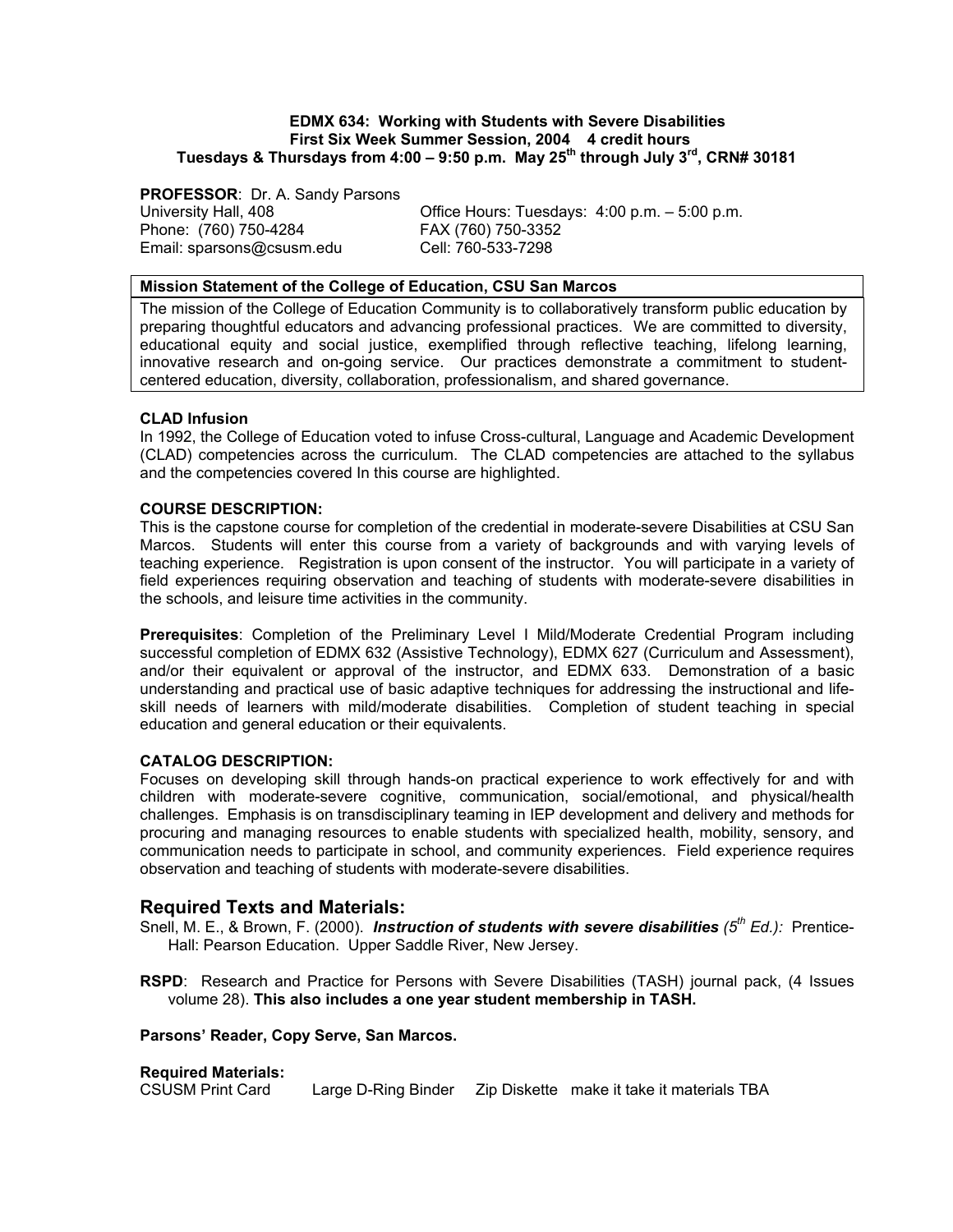# **Content and Performance Goals**

The table below indicates the CTC Level I standards and level of competence addressed by EDEX 634 and the level (i.e., knowledge, application) at which each standard is demonstrated.

| M/M/S M/M/S |    | $M/S$ $M/S$       |    | M/S |
|-------------|----|-------------------|----|-----|
| 13          | 24 | 25                | 26 | 27  |
|             |    | $K/A$ $K/A$ $K/A$ |    | K/A |

Key:

M/M/S = Common Mild/ Moderate and Moderate/Severe Education Specialist Competency (the number indicates CTC standard addressed)

M/S = Moderate/Severe Education Specialist Competency (number indicates CTC standard addressed)

- K = Competence at **knowledge** level
- A = Competence at **application** level

# **Competencies in Working with Learners with Severe Disabilities**

Through coursework and practicum experiences, each participant will:

- 1) demonstrate knowledge of legal mandates and regulations governing specialized health care services and how the services may be delivered,
- 2) demonstrate knowledge and skills to work with families and allied school and health personnel (e.g., nurses, physicians, communication specialists, teachers) as a member of a transdisciplinary team,
- 3) demonstrate knowledge and skills to interact safely (e.g., proper handling and positioning methods, equipment use, health considerations) with students with sensory, health care and mobility issues,
- 4) demonstrate knowledge and skills to assess and determine the needs of students with moderate-severe disabilities in academic, independent life skills, cognitive, social/emotional, motor, communication and behavioral domains,
- 5) demonstrate knowledge and skills to implement various approaches for educating students with Autism,
- 6) demonstrate skill in arranging learning environments to accommodate sensory, mobility, and specialized health care needs so as to maintain student dignity and optimize student independence,
- 7) demonstrate knowledge and skills to develop and implement IEPs for students with moderate-severe disabilities,
- 8) demonstrate knowledge and skills to develop and implement accommodations and modifications to enable students' participation in school and community (i.e., home, recreation, vocational) experiences.
- 9) demonstrate knowledge of legal mandates and regulations governing specialized health care services and how the services may be delivered,
- 10) demonstrate knowledge and skills to provide and procure support to families of children with multiple health, educational, and social needs,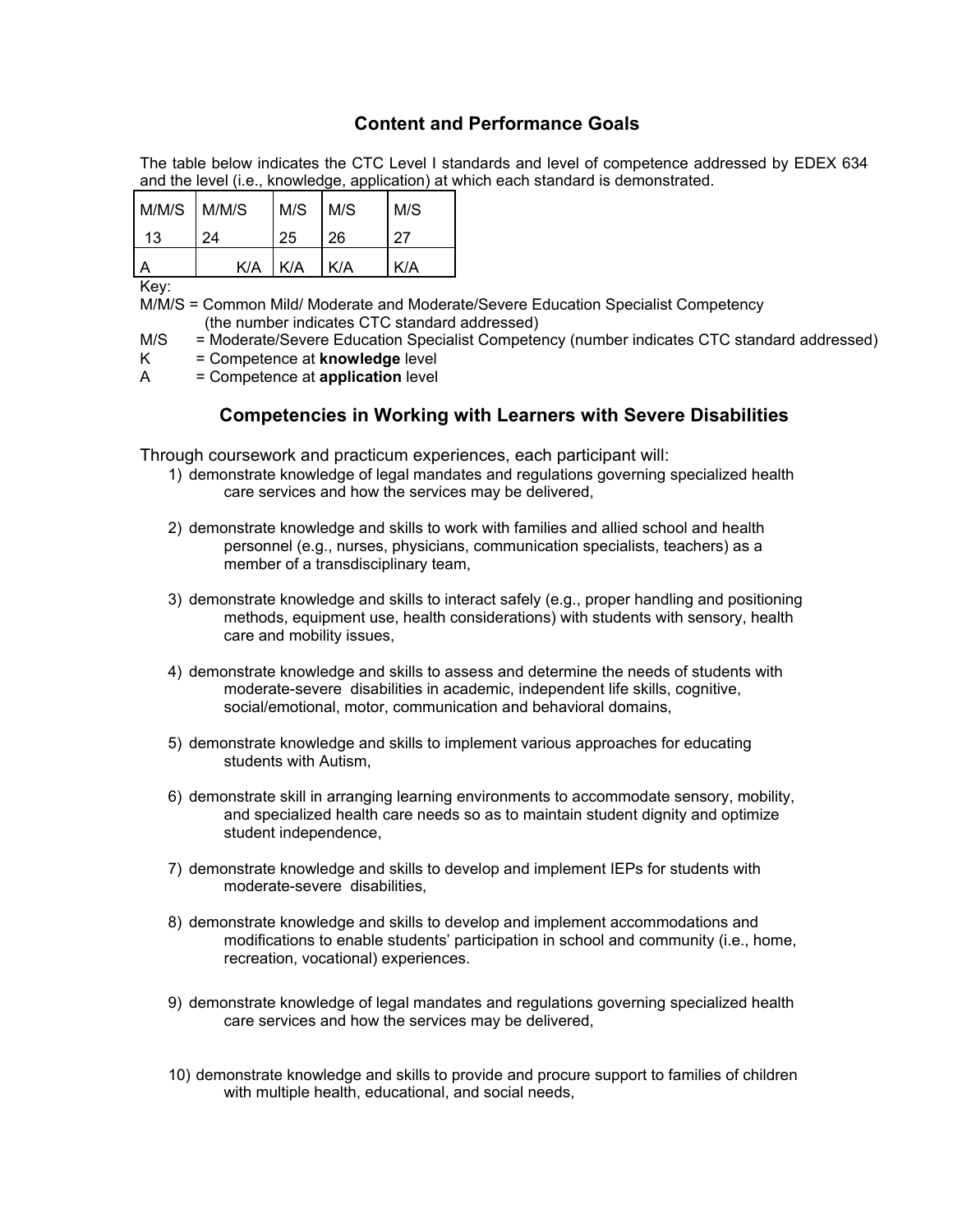- 11) demonstrate knowledge and skills to implement various positive behavioral change approaches (e.g., TEACCH, pivotal responses, discrete trial, floor time, social stories ),
- 12) demonstrate knowledge and skills to develop and implement IFSPs, IEPs, and ITPs for students with moderate-severe disabilities,
- 13) demonstrate knowledge and skills in developing and implementing functional curriculum and instruction to promote:
	- a) personal care skills and address sexuality issues,
	- b) critical academics and language skills,
	- c) practical and purposeful nonverbal communication skills,
	- d) domestic and daily living skills,
	- e) community skills through community-based instruction,
	- f) employment skills and employment options,
	- g) integrated community recreation and leisure opportunities,
	- h) transition to adulthood and supports to promote quality life experiences as an adult,
	- i) post-secondary education options.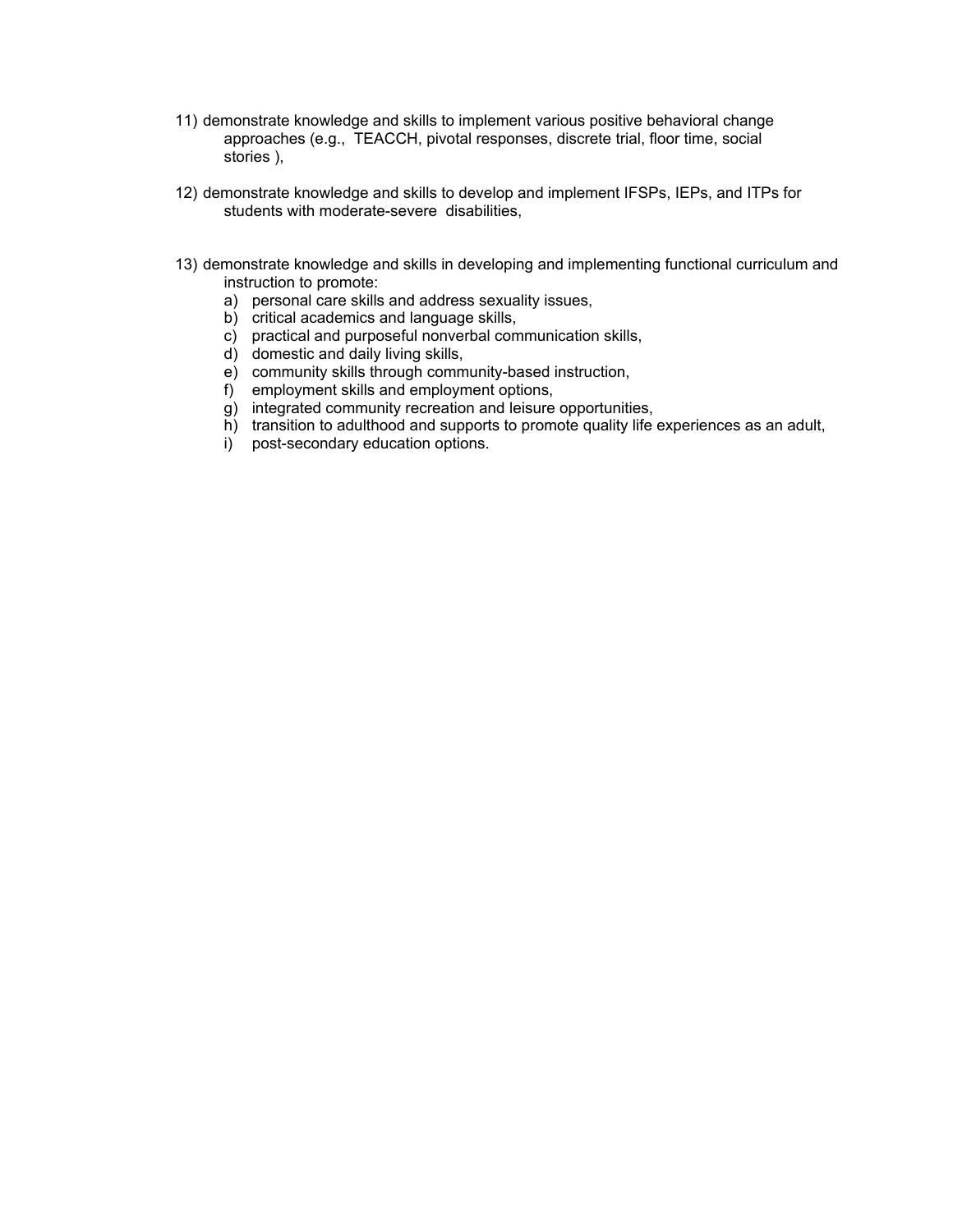# **Administrative Requirements**

**Coe Attendance Policy**: A good student is one who adheres to standards of dependability and promptness. This course is comprised of eight F2F class sessions across a six week session. Students who miss more than one of the eight F2F class sessions of this course; or who are late for, or leave early from two or more F2F sessions of this course, will be unable to receive a grade of (A). Students missing more than two F2F class sessions, or who are late or leave early from three or more F2F sessions will be unable to receive a passing grade for this course (C+ or better).

 Students are required to keep up with the Web Based Instruction (WBI) component of this course. **Due to the fast pace of this course, DB prompt MUST be posted in the week they are due. Late postings will not receive full points.** Be sure to check the Discussion Board for the prompts and assignments for each session of class. Be sure to respond to each of the professor's prompts. The work for each session is to be completed prior to attending class. The specific due dates are listed in the syllabus course schedule.

**Assignment Policy**: Each assignment is due on the date indicated on the syllabus. **Keep a hard copy of each assignment turned in. Burden of proof of assignment completion is upon the student.**

- Plagiarism of any type will result in a failing grade. Students making unauthorized copies of copyrighted microcomputer software will receive a failing grade.
- Students are required to keep a copy of all work in case any work becomes lost. All proof of work accomplished is the responsibility of the student.
- It is strongly advised that students keep up with the assignments from session to session.

**Web Based Instruction Policy**: There are two components to the WBI Discussion Board portion of this course**. Posting your own response** to each of the prompts posted by the professor, and **posting responses to the posting of peers when indicated in the professor's prompt**. These must be thoughtful posts and not just "I agree with my classmate", or "ditto", or "I think the very same thing". Responses to peers should be in complete thoughts and constructed of several sentences. You may want to compose off line in Word and then copy and paste your well thought out responses into the message area of your reply before posting.

**Never give your log in and password to anyone else to log in and post or send message on your behalf. This is a strict policy of privacy to protect all people in the course.** 

**Discussion Board Postings**: Students must post responses to the Discussion Board prompts before the end of that session of class (by the Monday prior to the next Tuesday evening F2F session). These specific dates are listed on your syllabus. Every student is also required to read and respond to at least one posting of peers in the class each session as indicated.

**Evaluation of Postings**: Student postings of responses are well thought out, well written, thorough, address every portion of the professor's prompt, and are posted on time. When asked to respond to the posting of a peer, these are also well formed and professional.

**Note**: If you have extraordinary circumstances in your life which impact upon your attendance or assignments, please let us know. If you have any questions or concerns, please contact the instructor.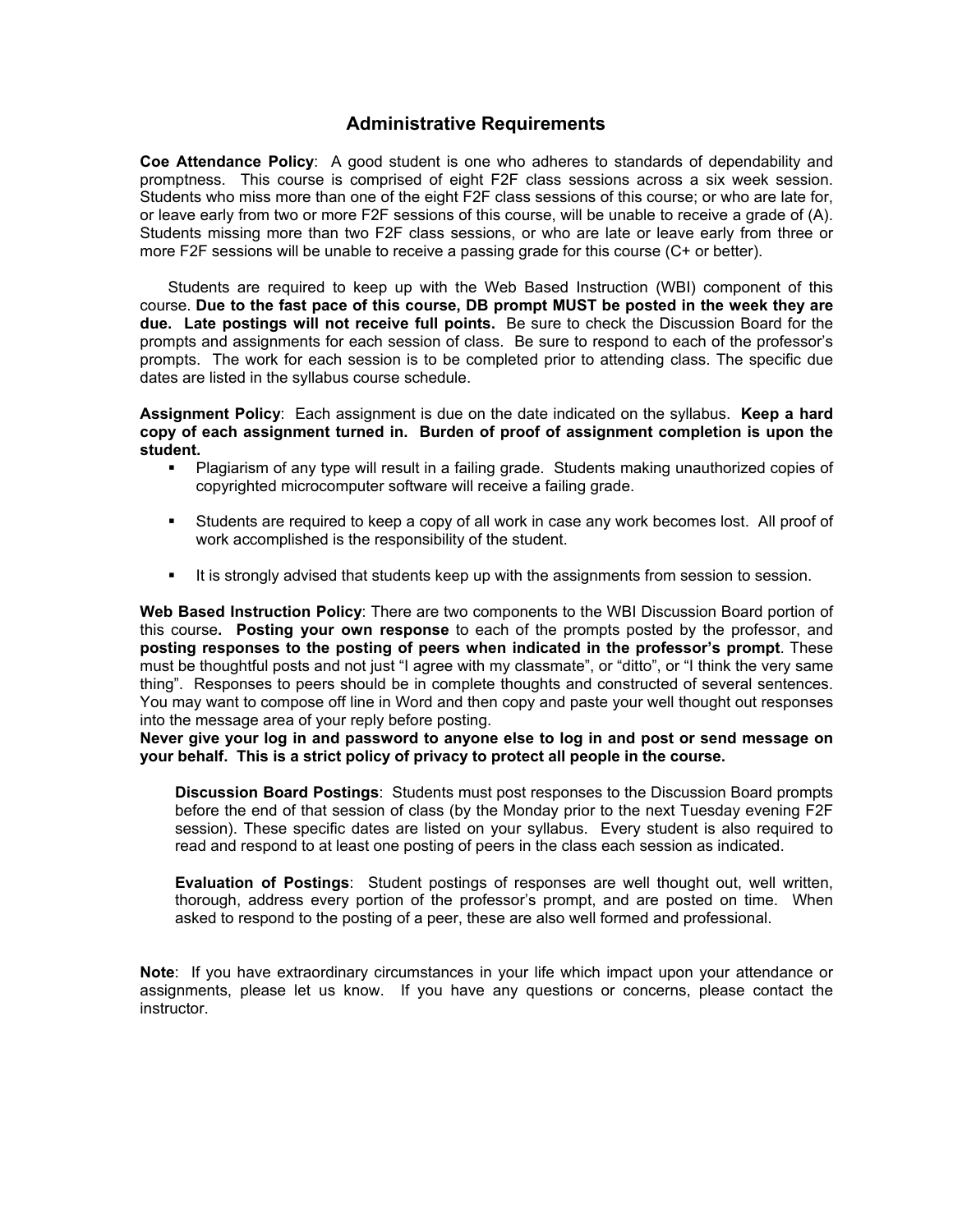# **Academic Requirements EDMX 634 (4 credits) Assignments and Points for Meeting Course Objectives**

| Face 2 Face Components (F2F)                                                                                                                      | 340                                                                                                                                               |
|---------------------------------------------------------------------------------------------------------------------------------------------------|---------------------------------------------------------------------------------------------------------------------------------------------------|
| Collaboration/Participation (8 F2F Sessions)<br>Study Guides (5) (hand in hard copy)                                                              | 120 (15 points per class meeting)<br>100 (20 points for each Study Guide)                                                                         |
| Resource Area Report for File (RAP) (group)<br>Power Point Presentation on RAP                                                                    | 100<br>20                                                                                                                                         |
| *Individual Class Resource Binder Check Off:                                                                                                      | 60                                                                                                                                                |
| <b>Web Based Instruction (WBI) Components</b>                                                                                                     | 250                                                                                                                                               |
| Participation in discussion board postings<br>Response to Instructor's Prompts<br>150<br>(5 sessions @ 30 points each)                            |                                                                                                                                                   |
| Response to postings of peers<br>50<br>(10 points per session)                                                                                    |                                                                                                                                                   |
| <b>Course Reflection:</b> sent via course mail<br>50                                                                                              |                                                                                                                                                   |
| <b>Field Based Components (FBC)</b><br><b>Practicum Participation Log:</b>                                                                        | 110                                                                                                                                               |
| These 100 points include the following products:<br>Daily Reports:<br>Leisure Time Report<br><b>Risk Forms</b><br>10<br>10<br>Time Sheet (signed) | 50 $(5 \text{ } \textcircled{2})$ 10 = 50) for five days in the field<br>40 $(1 \text{ @ } 40 = 40)$ for one community-based activity observation |

## **TOTAL POINTS**: **700**

**\***All work for this course will be organized into a large binder to be checked off by Dr. Parsons on the second to the last night of the course.

**Note**: you should devote/plan on six hours of work outside of class time for the completion of the F2F related and work in this class. For the Thursdays on WBI not F-2-F, you should plan on nine hours of work (3 class hours plus six hours of prep)

## **Collaboration/Participation** (**20 points per class session)**

## **(If you have extenuating circumstances/emergencies, please speak with Dr. Parsons)**

**Purpose:** A good student is one who adheres to standards of dependability and promptness.

This course is comprised of eight F2F class sessions across a six week session. Students who miss more than one of the eight F2F class sessions of this course; or who are late for, or leave early from two or more F2F sessions of this course, will be unable to receive a grade of (A). Students missing more than two F2F class sessions, or who are late or leave early from three or more F2F sessions will be unable to receive a passing grade for this course (C+ or better).

Experts in the education community are scheduled for each class so make ups for missed class sessions are all but impossible. The field of working with individuals with moderate - severe disabilities requires knowledge of many and varied resources and agencies. The purpose of the F2F portion of the course is to provide participants with an opportunity to demonstrate their understanding of critical aspects of this course and application of these ideas to professional practice while interacting with a professional learning community. Do not miss class on campus nights. If an emergency situation arises, please contact Dr. Parsons about your absence. **Description:**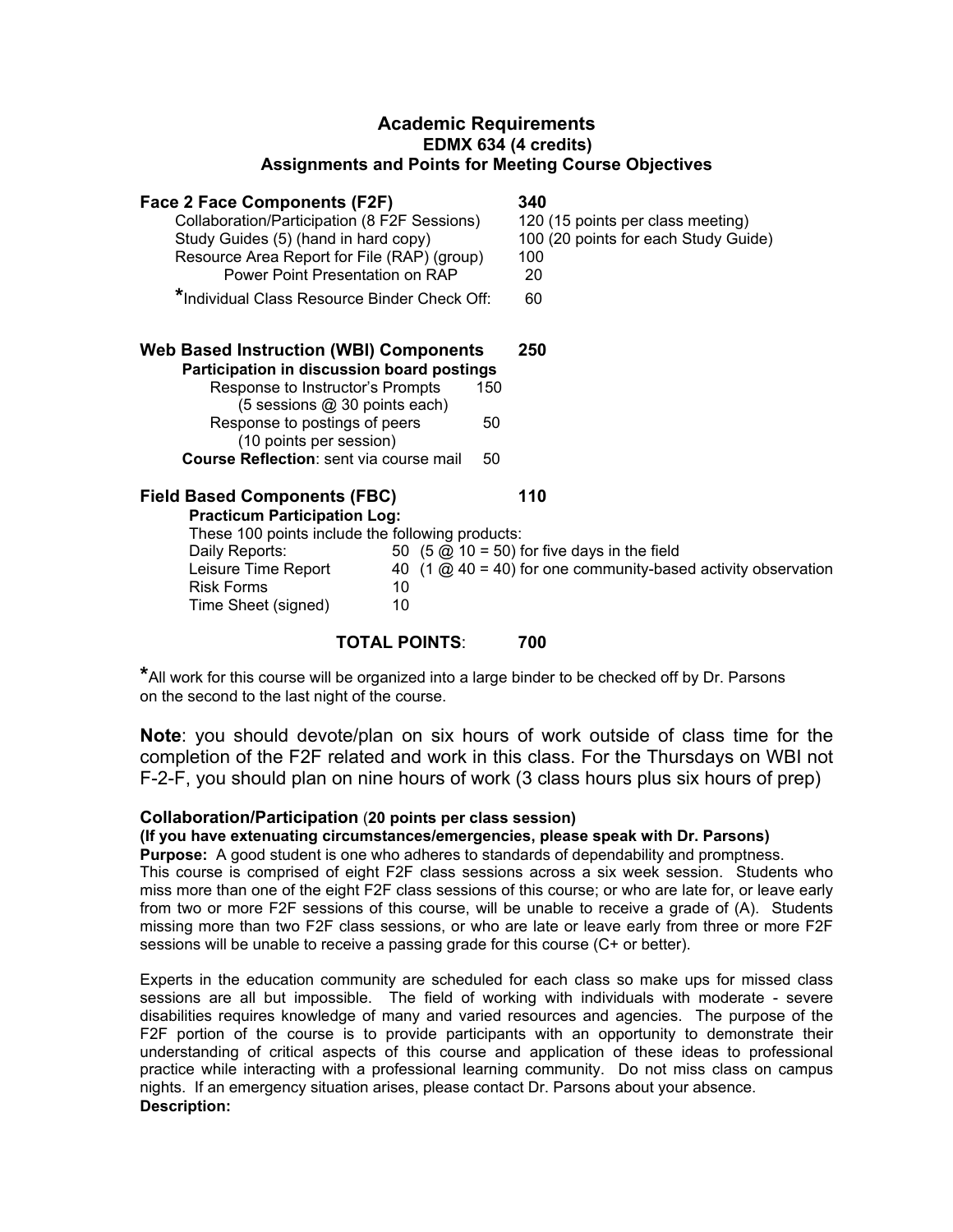Be sure to read COE attendance policy stated above under administrative requirements. This course meets in an intensive time period. While this is an advantage to student's summer schedules, it requires very dedicated and consistent attendance during the course. These points are awarded on the basis of arriving on time, having assignments completed and ready, staying the entire time of the class. collaborating and cooperating with fellow students and the professor, and overall professional attitudes demonstrated while in class.

 Much work for this course is collaborative. In real life, all team members must collaborate and participate in order to accomplish any completed project. Team members are expected to be considerate and group minded in scheduling working sessions to complete course assignments.

#### **Criteria for Grading Participation:**

 Participation points will be assigned on the following criteria: collaborative cooperation in all class activities and group assignments; enthusiasm for the content and activities; respect for the speakers; patience and flexibility with the technology/materials.

Arrive on time with **all reading completed,** and stay the full time of the class session.

When in the computer lab, appropriate use of the lab, hardware and software. Respect for the lab environment and equipment, e.g. **absolutely not food or drink in the lab.**

## **Study Guides on the Text:**

The questions to be addressed for each of the Study Guides are provided prior to the due date. These Study Guides are also posted on the course web site under the Documents section, and are included in your bound reader. There are two questions per chapter. Study Guides are due in hard copy at the beginning of the class period they are due.

#### **Purpose:**

 To assure that all readings are completed with critical thought and reflection before the class period in which they are discussed. Because group activities and other active learning procedures are used to introduce and reinforce substantial amounts of material covered in this course, **the assumption that the readings have been completed prior to class is essential to effective course learning**.

#### **Description:**

Participants will provide typed responses to specific questions provided by the professor on each of the reading assignments during this course. Together, these questions will provide a summary of your readings. The responses to these Study Guides must be typed. This assignment must be turned in at the beginning of class the night each is due. Due dates are specified on the course schedule in this syllabus.

These are to be placed in a section for Study Guides in your Class Binder. Participants must also be present in class and prepared to discuss the reading assignments in order to receive full credit for this assignment.

#### **Criteria for Evaluation**:

Study Guides completed and turned in on time in hard copy on each due date.

Study Guides are complete, thorough; address all materials and questions,

and are well thought out and well written.

Late assignments will receive reduced credit.

## **\*Sections for the Individual Class Binder:**